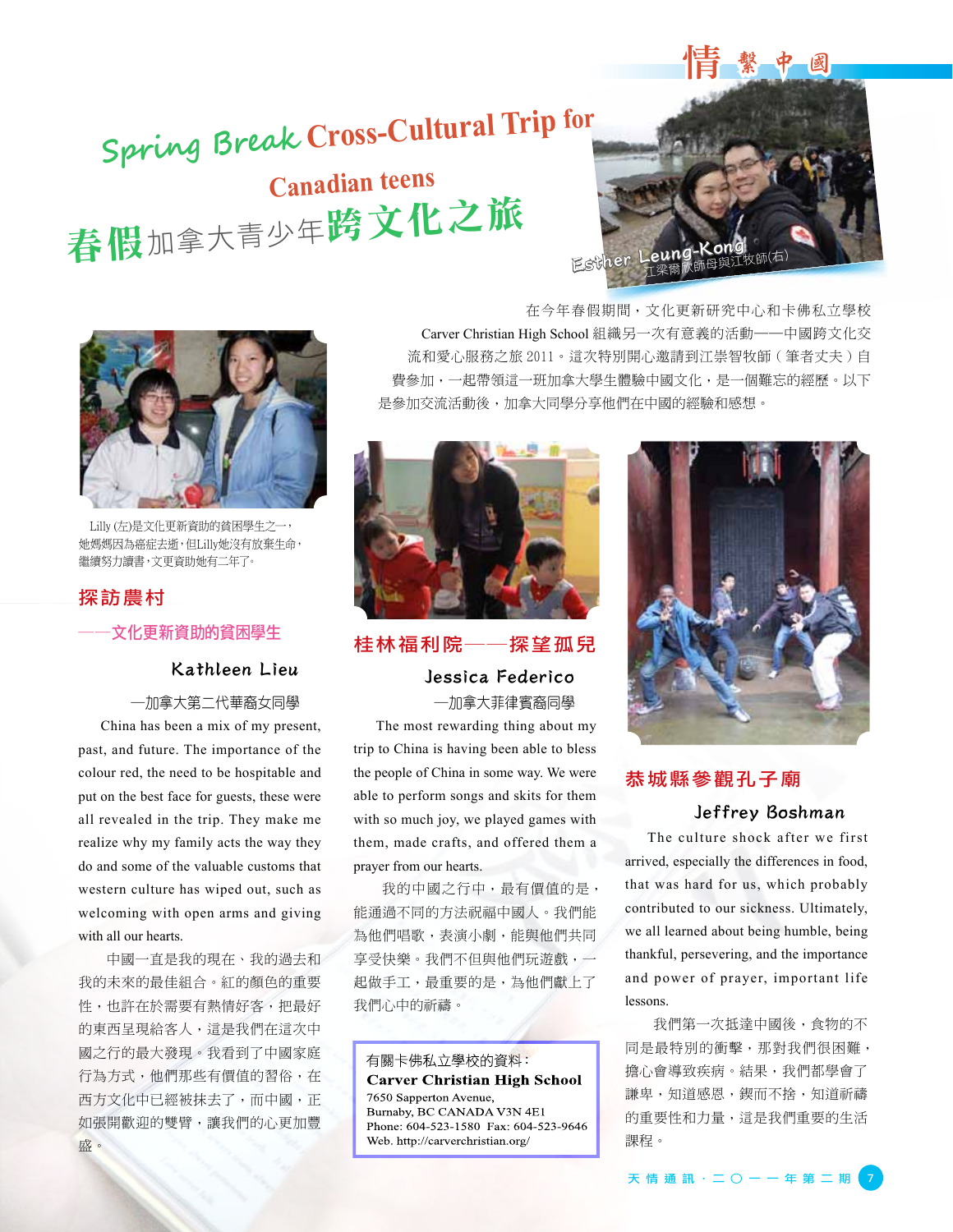# 情 繫 中 國



# 桂林福利院──探望孤兒

### Elie Lubendo ─加拿大非洲裔同學

By going to China with my classmates, we learned a lot about each other, China's culture, and ourselves. We were blessed to partake in a variety of volunteering activities, which I think each one taught us an important lesson. I think that the most satisfying part of the trip was the Cross-Cultural night we had with the students in Gongcheng. During that evening we presented to them songs, skits, stories and bits about our Canadian culture. In return they showed us a lot of about their culture including dances, songs, speeches and many more.

通過中國之行,我和同學們學到了 很多東西,不但多瞭解中國的文化,也 對我們自己有了更多瞭解。我們最高興 的,是有幸參加了各種志願服務活動, 這我們每個人來說是上了一堂重要的人 生課程。其中,我特別滿意此行中「跨 文化之夜」的活動,這個活動中,是我 們與恭城的學生一起參與的。那天晚上 我們向他們表演了歌曲、小劇、故事和 介紹了一些加拿大文化。這引起了他們 的反響,他們也向我們表演了很多關於 中國文化的舞蹈、歌曲,還有演講等等。

# 早餐 ──廣西師範大學食堂

John Yeung ─加拿大第二代華裔同學

The trip has truly changed my life through the struggles that I encountered and the joy of the orphanage that we had visited. Though they may have not been in the best conditions, they continued to express joy through their actions and showed us that, even through hard times, we should smile. My worldview of China has changed as well, considering the student's homes and the poverty that they face. Canada does not have the level of poverty that China faces and it was truly a culture shock to me.



在這次中國之行中,通過我所遇到 的對比和我們訪問孤兒院的分享,確實 改變了我的生命。雖然他們也許還沒有 最好的條件,他們郤仍然繼續來表達喜 悅,並且通過他們的行動向我們表明, 即使是經歷艱難的時刻,我們應該繼續 保持微笑。考慮到學生的家庭和他們所 面臨的貧窮,我對中國的世界觀也變了。 加拿大沒有面臨這種水準的貧困,中國 面臨了,這正是中國文化真正給我的衝 擊。



探訪桂林福利自閉症的兒童

There were various things that everyone learned such as, complaining less, being more thankful, being more dedicated and working harder. This really proves the necessity of such a trip and that's why I don't think any of us would ever take back our experience.

每個人在這次活動中明白和學到了 不同的東西,都知道,少了抱怨,多了 感恩,工作更加敬業和更加努力了。我 確確實實感到,這樣的活動對於我們人 生很有必要的,所以,對於我們每個人 來說,這種經驗是不會輕易放棄的。

8 文 化 更 新 研 究 中 心